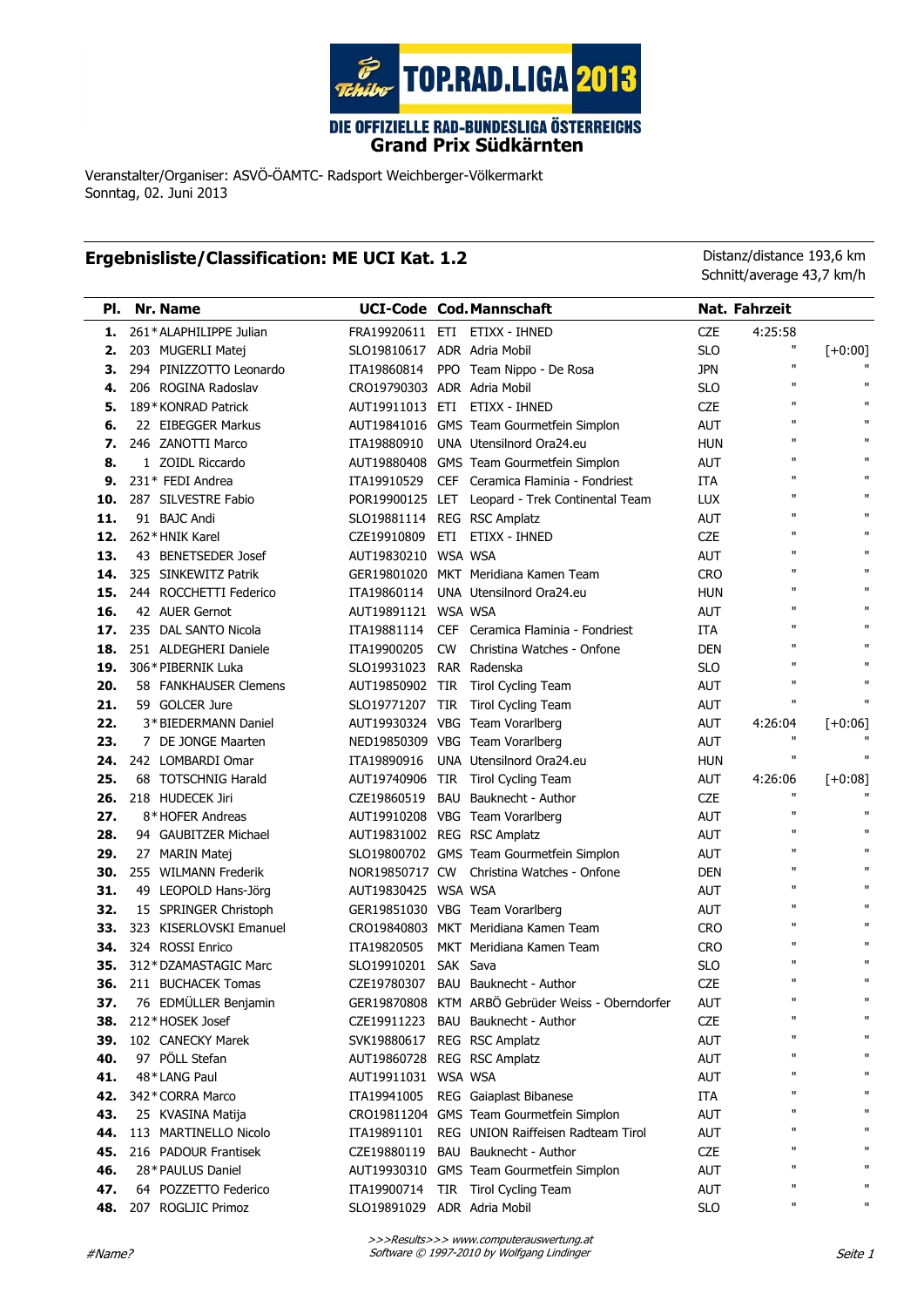

## DIE OFFIZIELLE RAD-BUNDESLIGA ÖSTERREICHS

| 49.  | 263*KOUDELA Tomas            |                             | CZE19920104 ETI ETIXX - IHNED                     | <b>CZE</b> | $\mathbf{H}$            | $\mathbf{H}$ |
|------|------------------------------|-----------------------------|---------------------------------------------------|------------|-------------------------|--------------|
| 50.  | 288 ZANGERLE Joel            |                             | LUX19881011 LET Leopard - Trek Continental Team   | LUX        | $\mathbf{u}$            | $\mathbf{H}$ |
| 51.  | 283 EZQUERRA MUELA Jesus     |                             | ESP19901130 LET Leopard - Trek Continental Team   | LUX        | п                       | $\mathbf{H}$ |
| 52.  | 361*DLASK Jindrich           |                             | CZE19910526 REG Bohemia Cycling Team              | <b>CZE</b> | $\mathbf{u}$            | $\mathbf{H}$ |
| 53.  | 264* SPOKES Samuel           |                             | AUS19920416 ETI ETIXX - IHNED                     | <b>CZE</b> | $\mathbf{H}$            | $\mathbf{u}$ |
| 54.  | 225*JABRAYILOV Samir         |                             | AZE19940907 BCP Synergy Baku Cycling Project      | <b>AZE</b> | $\mathbf{H}$            | $\mathbf{H}$ |
| 55.  | 241 BOSISIO Gabriele         | ITA19800806                 | UNA Utensilnord Ora24.eu                          | <b>HUN</b> | 4:26:20                 | $[-0:22]$    |
| 56.  | 204 NOSE Tomaz               | SLO19820421 ADR Adria Mobil |                                                   | <b>SLO</b> | $\mathbf{H}$            |              |
| 57.  | 315*MIKELJ Tim               | SLO19920506 SAK Sava        |                                                   | <b>SLO</b> | $\mathbf{u}$            | $\mathbf{u}$ |
| 58.  | 284*HIRT Jan                 |                             | CZE19910121 LET Leopard - Trek Continental Team   | LUX        | 4:26:23                 | $[-0:25]$    |
| 59.  | 316*MOHORIC Matej            | SLO19941019 SAK Sava        |                                                   | <b>SLO</b> | 4:26:25                 | $[-0:27]$    |
| 60.  | 82 KRATOCHVILA Jakub         |                             | CZE19880826 KTM ARBÖ Gebrüder Weiss - Oberndorfer | <b>AUT</b> | $\mathbf{H}$            |              |
| 61.  | 34 SOKOL Jan                 |                             | AUT19900926 GMS Team Gourmetfein Simplon          | <b>AUT</b> | $\mathbf{H}$            | $\mathbf{H}$ |
| 62.  | 318 BURJEK Nik               | SLO19870918 SAK Sava        |                                                   | <b>SLO</b> | $\mathbf{H}$            | $\mathbf{H}$ |
| 63.  | 322 DI LORENZO Alberto       |                             | ITA19820422 MKT Meridiana Kamen Team              | <b>CRO</b> | 4:26:30                 | $[-0:32]$    |
| 64.  | 243 MAZZI Alessandro         |                             | ITA19871116 UNA Utensilnord Ora24.eu              | <b>HUN</b> | $\mathbf{H}$            |              |
| 65.  | 335*BORSO Andrea             |                             | ITA19941229 REG Cycling Team Friuli               | ITA        | $\mathbf{u}$            | $\mathbf{u}$ |
| 66.  | 281 ALAFACI Eugenio          |                             | ITA19900809 LET Leopard - Trek Continental Team   | LUX        | 4:26:34                 | $[-0:36]$    |
| 67.  | 292 CECCHIN Alberto          | ITA19890808                 | PPO Team Nippo - De Rosa                          | <b>JPN</b> | 4:26:39                 | $[-0:41]$    |
| 68.  | 31*RABITSCH Stephan          |                             | AUT19910628 GMS Team Gourmetfein Simplon          | AUT        | $\mathbf{H}$            |              |
| 69.  | 296 RICHEZE Mauro Abel       |                             | ARG19851207 PPO Team Nippo - De Rosa              | <b>JPN</b> | $\mathbf{H}$            | $\mathbf{H}$ |
| 70.  | 234* BARBIO Antonio          |                             | POR19931216 CEF Ceramica Flaminia - Fondriest     | <b>ITA</b> | $\mathbf{H}$            | $\mathbf{H}$ |
| 71.  | 321 DEMARIN Massimo          |                             | CRO19790825 MKT Meridiana Kamen Team              | <b>CRO</b> | $\mathbf{H}$            | $\mathbf{H}$ |
|      |                              |                             |                                                   |            |                         |              |
| 72.  | 201 FAJT Kristjan            | SLO19820507 ADR Adria Mobil |                                                   | <b>SLO</b> | 4:26:46                 | $[-10:48]$   |
| 73.  | 332 BUTTAZZONI Alex          |                             | ITA19850311 REG Cycling Team Friuli               | <b>ITA</b> | 4:26:52<br>$\mathbf{u}$ | $[-0:54]$    |
| 74.  | 9 HRINKOW Dominik            |                             | AUT19880804 VBG Team Vorarlberg                   | <b>AUT</b> | $\mathbf{H}$            | $\mathbf{H}$ |
| 75.  | 4 BISSINGER Florian          |                             | GER19880130 VBG Team Vorarlberg                   | AUT        | $\mathbf{H}$            | $\mathbf{H}$ |
| 76.  | 5 BRÄNDLE Dominik            |                             | AUT19891101 VBG Team Vorarlberg                   | <b>AUT</b> | $\mathbf{H}$            | $\mathbf{H}$ |
| 77.  | 70* WEISS Martin             |                             | AUT19910415 TIR Tirol Cycling Team                | AUT        |                         |              |
| 78.  | 293 HAYAKAWA Tomohiro        |                             | JPN19900102 PPO Team Nippo - De Rosa              | jpn        | 4:26:56                 | $[-0:58]$    |
| 79.  | 205*GORENC Pavel             | SLO19910715 ADR Adria Mobil |                                                   | <b>SLO</b> | 4:27:01                 | $[+1:03]$    |
| 80.  | 336*MARGIN Francesco         |                             | ITA19931019 REG Cycling Team Friuli               | ITA        | 4:27:06                 | $[+1:08]$    |
| 81.  | 46 GÖTZ Markus               | AUT19850113 WSA WSA         |                                                   | AUT        | $\mathbf{u}$            |              |
| 82.  | 236 ROVNY Ivan               |                             | RUS19870930 CEF Ceramica Flaminia - Fondriest     | ITA        | 4:27:22                 | $[+1:24]$    |
| 83.  | 307* POLANC Jan              | SLO19920506 RAR Radenska    |                                                   | <b>SLO</b> | 4:27:42                 | $[+1:44]$    |
| 84.  | 23* GROßSCHARTNER Felix      |                             | AUT19931223 GMS Team Gourmetfein Simplon          | AUT        | $\mathbf{H}$            |              |
| 85.  | 53*TAFERNER Michael          | AUT19930617 WSA WSA         |                                                   | <b>AUT</b> | $\mathbf{H}$            | п            |
| 86.  | 85 MÜLLER Andreas            |                             | AUT19791125 KTM ARBÖ Gebrüder Weiss - Oberndorfer | AUT        | $\mathbf{u}$            |              |
| 87.  | 80 HOMOLKA Adam              |                             | CZE19790212 KTM ARBÖ Gebrüder Weiss - Oberndorfer | <b>AUT</b> | $\mathbf{H}$            | $\mathbf{u}$ |
| 88.  | 214* DVORSKY David           |                             | CZE19920611 BAU Bauknecht - Author                | <b>CZE</b> | 4:27:49                 | $[+1:51]$    |
| 89.  | 302*HITI Tadej               | SLO19931203 RAR Radenska    |                                                   | <b>SLO</b> | 4:27:52                 | $[-1:54]$    |
| 90.  | 221 ASADOV Elchin            |                             | AZE19870212 BCP Synergy Baku Cycling Project      | AZE        | 4:27:54                 | $[+1:56]$    |
| 91.  | 275* URBASEK Jan             |                             | CZE19940409 EXP Experiment 23                     | CZE        | $\mathbf{H}$            |              |
| 92.  | 331 BOLZAN Riccardo          |                             | ITA19900503 REG Cycling Team Friuli               | ITA        | $\mathbf{H}$            | $\mathbf{H}$ |
| 93.  | 224 ISMAYILOV Agshin         |                             | AZE19870818 BCP Synergy Baku Cycling Project      | AZE        | п                       | п            |
| 94.  | 110 HERBST Wilhelm           |                             | GER19850413 REG UNION Raiffeisen Radteam Tirol    | <b>AUT</b> | 4:27:57                 | $[-1:59]$    |
| 95.  | 95 JENKO Robert              | SLO19900415 REG RSC Amplatz |                                                   | <b>AUT</b> | $\mathbf{H}$            |              |
| 96.  | 99 STOIBER Lukas             | AUT19891117 REG RSC Amplatz |                                                   | <b>AUT</b> | $\mathbf{H}$            | $\mathbf{H}$ |
| 97.  | 137 ETZLSTORFER Stefan       |                             | AUT19870320 REG ARBÖ Denzel Cliff Wilding         | AUT        | 4:28:02                 | $[+2:04]$    |
| 98.  | 57*DERLER Tobias             |                             | AUT19940121 TIR Tirol Cycling Team                | <b>AUT</b> | 4:28:05                 | $[+2:07]$    |
| 99.  | 45 GEISLER Wolfgang          | AUT19781001 WSA WSA         |                                                   | <b>AUT</b> | $\mathbf{H}$            |              |
| 100. | 128*KUCHER Michael           |                             | AUT19930326 REG ARBÖ Bundesteam                   | <b>AUT</b> | $\mathbf{u}$            | $\mathbf{H}$ |
| 101. | 121 ARNOLD Florian           |                             | AUT19880915 REG ARBÖ Bundesteam                   | <b>AUT</b> | $\mathbf{u}$            | п            |
| 102. | 86*RANACHER Lukas            |                             | AUT19920825 KTM ARBÖ Gebrüder Weiss - Oberndorfer | <b>AUT</b> | $\mathbf{u}$            | П.           |
| 103. | 6 BROERS Remco               |                             | NED19880515 VBG Team Vorarlberg                   | <b>AUT</b> | $\mathbf{u}$            | п            |
| 104. | 282* DURTSCHI Maxwell Stuart |                             | USA19910526 LET Leopard - Trek Continental Team   | <b>LUX</b> | $\mathbf{u}$            | п            |
| 105. | 345* MATTIUSSI Alessio       |                             | ITA19920905 REG Gaiaplast Bibanese                | ITA        | $\mathbf{u}$            | п            |
| 106. | 365 SIMEK Adam               |                             | CZE19891230 REG Bohemia Cycling Team              | <b>CZE</b> | $\mathbf{u}$            | п            |
|      |                              |                             |                                                   |            |                         |              |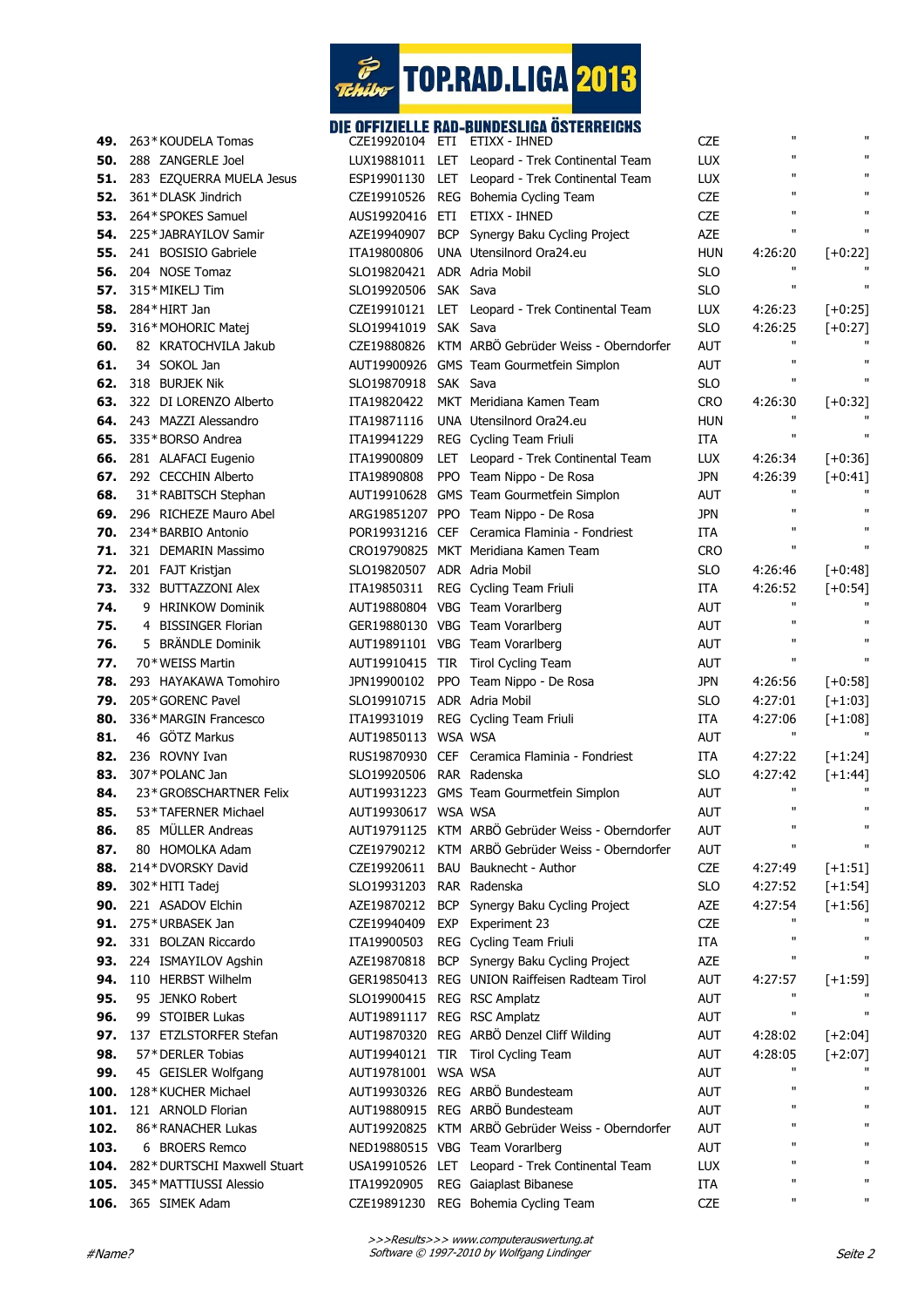

## DIE OFFIZIELLE RAD-BUNDESLIGA ÖSTERREICHS

| 334 GRAZIAN Christian     | ITA19900218                                                                                                                                                                                                                                                                                                  |                                                                             | ITA                                                                                                                                                                                                                                                                                                                                                                                                                                                                                                                                                                                                                                                                                                                                                                                                                                                                                                                                                                                                                                                                                                                                                                                                                                                                                                                                                                                                | п                                                                                                                                 | $\mathbf{u}$                                                                                                                                  |
|---------------------------|--------------------------------------------------------------------------------------------------------------------------------------------------------------------------------------------------------------------------------------------------------------------------------------------------------------|-----------------------------------------------------------------------------|----------------------------------------------------------------------------------------------------------------------------------------------------------------------------------------------------------------------------------------------------------------------------------------------------------------------------------------------------------------------------------------------------------------------------------------------------------------------------------------------------------------------------------------------------------------------------------------------------------------------------------------------------------------------------------------------------------------------------------------------------------------------------------------------------------------------------------------------------------------------------------------------------------------------------------------------------------------------------------------------------------------------------------------------------------------------------------------------------------------------------------------------------------------------------------------------------------------------------------------------------------------------------------------------------------------------------------------------------------------------------------------------------|-----------------------------------------------------------------------------------------------------------------------------------|-----------------------------------------------------------------------------------------------------------------------------------------------|
| 208 STIMULAK Klemen       |                                                                                                                                                                                                                                                                                                              |                                                                             | <b>SLO</b>                                                                                                                                                                                                                                                                                                                                                                                                                                                                                                                                                                                                                                                                                                                                                                                                                                                                                                                                                                                                                                                                                                                                                                                                                                                                                                                                                                                         | 4:28:14                                                                                                                           | $[+2:16]$                                                                                                                                     |
| 106 DÜRAGER Alexander     |                                                                                                                                                                                                                                                                                                              |                                                                             | <b>AUT</b>                                                                                                                                                                                                                                                                                                                                                                                                                                                                                                                                                                                                                                                                                                                                                                                                                                                                                                                                                                                                                                                                                                                                                                                                                                                                                                                                                                                         | $\mathbf{H}$                                                                                                                      |                                                                                                                                               |
| 343* GREATTI Giacomo      | ITA19910527                                                                                                                                                                                                                                                                                                  |                                                                             | <b>ITA</b>                                                                                                                                                                                                                                                                                                                                                                                                                                                                                                                                                                                                                                                                                                                                                                                                                                                                                                                                                                                                                                                                                                                                                                                                                                                                                                                                                                                         | 4:28:18                                                                                                                           | $[+2:20]$                                                                                                                                     |
| 131 ÖHLBÖCK Ulrich        |                                                                                                                                                                                                                                                                                                              |                                                                             | <b>AUT</b>                                                                                                                                                                                                                                                                                                                                                                                                                                                                                                                                                                                                                                                                                                                                                                                                                                                                                                                                                                                                                                                                                                                                                                                                                                                                                                                                                                                         | 4:28:21                                                                                                                           | $[+2:23]$                                                                                                                                     |
| 311*BITENC Jure           |                                                                                                                                                                                                                                                                                                              |                                                                             | <b>SLO</b>                                                                                                                                                                                                                                                                                                                                                                                                                                                                                                                                                                                                                                                                                                                                                                                                                                                                                                                                                                                                                                                                                                                                                                                                                                                                                                                                                                                         | 4:28:23                                                                                                                           | $[+2:25]$                                                                                                                                     |
| 317*LOGAR Tadej           |                                                                                                                                                                                                                                                                                                              |                                                                             | <b>SLO</b>                                                                                                                                                                                                                                                                                                                                                                                                                                                                                                                                                                                                                                                                                                                                                                                                                                                                                                                                                                                                                                                                                                                                                                                                                                                                                                                                                                                         | $\mathbf{H}$                                                                                                                      |                                                                                                                                               |
| 303*REPSE Uros            |                                                                                                                                                                                                                                                                                                              |                                                                             | <b>SLO</b>                                                                                                                                                                                                                                                                                                                                                                                                                                                                                                                                                                                                                                                                                                                                                                                                                                                                                                                                                                                                                                                                                                                                                                                                                                                                                                                                                                                         | $\mathbf{u}$                                                                                                                      | $\mathbf{H}$                                                                                                                                  |
| 252 HOBERG Morten         |                                                                                                                                                                                                                                                                                                              |                                                                             | <b>DEN</b>                                                                                                                                                                                                                                                                                                                                                                                                                                                                                                                                                                                                                                                                                                                                                                                                                                                                                                                                                                                                                                                                                                                                                                                                                                                                                                                                                                                         | $\mathbf{u}$                                                                                                                      | $\mathbf{u}$                                                                                                                                  |
| 333 FUSAZ Marco           |                                                                                                                                                                                                                                                                                                              |                                                                             | <b>ITA</b>                                                                                                                                                                                                                                                                                                                                                                                                                                                                                                                                                                                                                                                                                                                                                                                                                                                                                                                                                                                                                                                                                                                                                                                                                                                                                                                                                                                         | $\mathbf{H}$                                                                                                                      | $\mathbf{H}$                                                                                                                                  |
| 223* ISGANDAROV Tural     |                                                                                                                                                                                                                                                                                                              |                                                                             | AZE                                                                                                                                                                                                                                                                                                                                                                                                                                                                                                                                                                                                                                                                                                                                                                                                                                                                                                                                                                                                                                                                                                                                                                                                                                                                                                                                                                                                | $\mathbf{H}$                                                                                                                      | $\mathbf{H}$                                                                                                                                  |
| 213 DANACIK Tomas         |                                                                                                                                                                                                                                                                                                              |                                                                             | <b>CZE</b>                                                                                                                                                                                                                                                                                                                                                                                                                                                                                                                                                                                                                                                                                                                                                                                                                                                                                                                                                                                                                                                                                                                                                                                                                                                                                                                                                                                         | $\mathbf{u}$                                                                                                                      | $\mathbf{u}$                                                                                                                                  |
| 52 SCHÖRKMAYER Patrick    |                                                                                                                                                                                                                                                                                                              |                                                                             | AUT                                                                                                                                                                                                                                                                                                                                                                                                                                                                                                                                                                                                                                                                                                                                                                                                                                                                                                                                                                                                                                                                                                                                                                                                                                                                                                                                                                                                | 4:28:28                                                                                                                           | $[+2:30]$                                                                                                                                     |
| 285 HOFSTETTER Olivier    |                                                                                                                                                                                                                                                                                                              |                                                                             | <b>LUX</b>                                                                                                                                                                                                                                                                                                                                                                                                                                                                                                                                                                                                                                                                                                                                                                                                                                                                                                                                                                                                                                                                                                                                                                                                                                                                                                                                                                                         | 4:28:31                                                                                                                           | $[-2:33]$                                                                                                                                     |
| 87*REITER Daniel          |                                                                                                                                                                                                                                                                                                              |                                                                             | AUT                                                                                                                                                                                                                                                                                                                                                                                                                                                                                                                                                                                                                                                                                                                                                                                                                                                                                                                                                                                                                                                                                                                                                                                                                                                                                                                                                                                                | $\mathbf{H}$                                                                                                                      |                                                                                                                                               |
| 151 GRÜNWALDER Lukas      |                                                                                                                                                                                                                                                                                                              |                                                                             | AUT                                                                                                                                                                                                                                                                                                                                                                                                                                                                                                                                                                                                                                                                                                                                                                                                                                                                                                                                                                                                                                                                                                                                                                                                                                                                                                                                                                                                | $\mathbf{H}$                                                                                                                      | $\mathbf{u}$                                                                                                                                  |
| 60 KAPELLER Hannes        |                                                                                                                                                                                                                                                                                                              | Tirol Cycling Team                                                          | AUT                                                                                                                                                                                                                                                                                                                                                                                                                                                                                                                                                                                                                                                                                                                                                                                                                                                                                                                                                                                                                                                                                                                                                                                                                                                                                                                                                                                                | 4:28:43                                                                                                                           | $[+2:45]$                                                                                                                                     |
| 69 TRATNIK Jan            |                                                                                                                                                                                                                                                                                                              | Tirol Cycling Team                                                          | <b>AUT</b>                                                                                                                                                                                                                                                                                                                                                                                                                                                                                                                                                                                                                                                                                                                                                                                                                                                                                                                                                                                                                                                                                                                                                                                                                                                                                                                                                                                         | $\mathbf{u}$                                                                                                                      |                                                                                                                                               |
| 301 BOSTNER Jaka          |                                                                                                                                                                                                                                                                                                              |                                                                             | <b>SLO</b>                                                                                                                                                                                                                                                                                                                                                                                                                                                                                                                                                                                                                                                                                                                                                                                                                                                                                                                                                                                                                                                                                                                                                                                                                                                                                                                                                                                         | $\mathbf{u}$                                                                                                                      | $\mathbf{u}$                                                                                                                                  |
| 202* MALTAR Bruno         |                                                                                                                                                                                                                                                                                                              |                                                                             | <b>SLO</b>                                                                                                                                                                                                                                                                                                                                                                                                                                                                                                                                                                                                                                                                                                                                                                                                                                                                                                                                                                                                                                                                                                                                                                                                                                                                                                                                                                                         | $\mathbf{u}$                                                                                                                      | $\mathbf{H}$                                                                                                                                  |
|                           |                                                                                                                                                                                                                                                                                                              |                                                                             | <b>JPN</b>                                                                                                                                                                                                                                                                                                                                                                                                                                                                                                                                                                                                                                                                                                                                                                                                                                                                                                                                                                                                                                                                                                                                                                                                                                                                                                                                                                                         | $\mathbf{u}$                                                                                                                      | $\mathbf{H}$                                                                                                                                  |
| 291 CAMILLI Alessio       |                                                                                                                                                                                                                                                                                                              |                                                                             | <b>JPN</b>                                                                                                                                                                                                                                                                                                                                                                                                                                                                                                                                                                                                                                                                                                                                                                                                                                                                                                                                                                                                                                                                                                                                                                                                                                                                                                                                                                                         | $\mathbf{u}$                                                                                                                      | $\mathbf{H}$                                                                                                                                  |
| 305* PAVLIC Marko         |                                                                                                                                                                                                                                                                                                              |                                                                             | <b>SLO</b>                                                                                                                                                                                                                                                                                                                                                                                                                                                                                                                                                                                                                                                                                                                                                                                                                                                                                                                                                                                                                                                                                                                                                                                                                                                                                                                                                                                         |                                                                                                                                   | $\mathbf{H}$                                                                                                                                  |
| 215*MANOUSEK Josef        |                                                                                                                                                                                                                                                                                                              |                                                                             | <b>CZE</b>                                                                                                                                                                                                                                                                                                                                                                                                                                                                                                                                                                                                                                                                                                                                                                                                                                                                                                                                                                                                                                                                                                                                                                                                                                                                                                                                                                                         | $\mathbf{u}$                                                                                                                      | $\mathbf{H}$                                                                                                                                  |
| 286*KIRSCH Alex           |                                                                                                                                                                                                                                                                                                              |                                                                             |                                                                                                                                                                                                                                                                                                                                                                                                                                                                                                                                                                                                                                                                                                                                                                                                                                                                                                                                                                                                                                                                                                                                                                                                                                                                                                                                                                                                    | 4:29:01                                                                                                                           | $[+3:03]$                                                                                                                                     |
| 83 LECHNER Petr           |                                                                                                                                                                                                                                                                                                              |                                                                             | <b>AUT</b>                                                                                                                                                                                                                                                                                                                                                                                                                                                                                                                                                                                                                                                                                                                                                                                                                                                                                                                                                                                                                                                                                                                                                                                                                                                                                                                                                                                         | 4:29:16                                                                                                                           | $[+3:18]$                                                                                                                                     |
| 233 BAGGIO Filippo        | ITA19880605                                                                                                                                                                                                                                                                                                  |                                                                             | <b>ITA</b>                                                                                                                                                                                                                                                                                                                                                                                                                                                                                                                                                                                                                                                                                                                                                                                                                                                                                                                                                                                                                                                                                                                                                                                                                                                                                                                                                                                         | 4:29:29                                                                                                                           | $[-3:31]$                                                                                                                                     |
|                           | ITA19881111                                                                                                                                                                                                                                                                                                  |                                                                             |                                                                                                                                                                                                                                                                                                                                                                                                                                                                                                                                                                                                                                                                                                                                                                                                                                                                                                                                                                                                                                                                                                                                                                                                                                                                                                                                                                                                    |                                                                                                                                   |                                                                                                                                               |
|                           |                                                                                                                                                                                                                                                                                                              |                                                                             |                                                                                                                                                                                                                                                                                                                                                                                                                                                                                                                                                                                                                                                                                                                                                                                                                                                                                                                                                                                                                                                                                                                                                                                                                                                                                                                                                                                                    | 4:30:49                                                                                                                           | $[+4:51]$                                                                                                                                     |
|                           |                                                                                                                                                                                                                                                                                                              |                                                                             |                                                                                                                                                                                                                                                                                                                                                                                                                                                                                                                                                                                                                                                                                                                                                                                                                                                                                                                                                                                                                                                                                                                                                                                                                                                                                                                                                                                                    |                                                                                                                                   |                                                                                                                                               |
|                           |                                                                                                                                                                                                                                                                                                              |                                                                             |                                                                                                                                                                                                                                                                                                                                                                                                                                                                                                                                                                                                                                                                                                                                                                                                                                                                                                                                                                                                                                                                                                                                                                                                                                                                                                                                                                                                    |                                                                                                                                   | $\mathbf{H}$                                                                                                                                  |
| 81*KENDLER Benedikt       |                                                                                                                                                                                                                                                                                                              |                                                                             |                                                                                                                                                                                                                                                                                                                                                                                                                                                                                                                                                                                                                                                                                                                                                                                                                                                                                                                                                                                                                                                                                                                                                                                                                                                                                                                                                                                                    |                                                                                                                                   | $[-5:10]$                                                                                                                                     |
|                           |                                                                                                                                                                                                                                                                                                              |                                                                             |                                                                                                                                                                                                                                                                                                                                                                                                                                                                                                                                                                                                                                                                                                                                                                                                                                                                                                                                                                                                                                                                                                                                                                                                                                                                                                                                                                                                    |                                                                                                                                   | $[+8:43]$                                                                                                                                     |
|                           |                                                                                                                                                                                                                                                                                                              |                                                                             |                                                                                                                                                                                                                                                                                                                                                                                                                                                                                                                                                                                                                                                                                                                                                                                                                                                                                                                                                                                                                                                                                                                                                                                                                                                                                                                                                                                                    |                                                                                                                                   |                                                                                                                                               |
|                           |                                                                                                                                                                                                                                                                                                              |                                                                             |                                                                                                                                                                                                                                                                                                                                                                                                                                                                                                                                                                                                                                                                                                                                                                                                                                                                                                                                                                                                                                                                                                                                                                                                                                                                                                                                                                                                    | 4:35:22                                                                                                                           | $[+9:24]$                                                                                                                                     |
|                           |                                                                                                                                                                                                                                                                                                              |                                                                             |                                                                                                                                                                                                                                                                                                                                                                                                                                                                                                                                                                                                                                                                                                                                                                                                                                                                                                                                                                                                                                                                                                                                                                                                                                                                                                                                                                                                    |                                                                                                                                   | $[-12:41]$                                                                                                                                    |
| 126 KIENZL Mario          |                                                                                                                                                                                                                                                                                                              |                                                                             | <b>AUT</b>                                                                                                                                                                                                                                                                                                                                                                                                                                                                                                                                                                                                                                                                                                                                                                                                                                                                                                                                                                                                                                                                                                                                                                                                                                                                                                                                                                                         |                                                                                                                                   |                                                                                                                                               |
| 108 GERSTLOHNER Christoph |                                                                                                                                                                                                                                                                                                              |                                                                             |                                                                                                                                                                                                                                                                                                                                                                                                                                                                                                                                                                                                                                                                                                                                                                                                                                                                                                                                                                                                                                                                                                                                                                                                                                                                                                                                                                                                    |                                                                                                                                   | $\mathbf{H}$                                                                                                                                  |
| 346*NICODEMO Alberto      | ITA19940721                                                                                                                                                                                                                                                                                                  |                                                                             | <b>ITA</b>                                                                                                                                                                                                                                                                                                                                                                                                                                                                                                                                                                                                                                                                                                                                                                                                                                                                                                                                                                                                                                                                                                                                                                                                                                                                                                                                                                                         | 4:38:41                                                                                                                           | $[+12:43]$                                                                                                                                    |
|                           | 108.<br>110.<br>112.<br>113.<br>115.<br>118.<br>120.<br>127.<br>295 RICHEZE Adrian<br>128.<br>133.<br>232 FEDI Matteo<br>134.<br>274* SZCZEPANOWSKI Bartosz<br>135.<br>313*MAV Primoz<br>369 HORAK Lukas<br>101 WINTER Lukas<br>326*SIROL Endi<br>146* BRANDSTÄTTER Christoph<br>122* GRÖMER Phillip<br>145. | AZE19920112<br>CZE19901024<br>SLO19900223 TIR<br>CZE19910923<br>SLO19941024 | REG Cycling Team Friuli<br>SLO19900720 ADR Adria Mobil<br>AUT19841127 REG UNION Raiffeisen Radteam Tirol<br>REG Gaiaplast Bibanese<br>AUT19760613 REG ARBÖ Bundesteam<br>SLO19910107 SAK Sava<br>SLO19940117 SAK Sava<br>SLO19930805 RAR Radenska<br>DEN19880308 CW Christina Watches - Onfone<br>ITA19890721 REG Cycling Team Friuli<br>BCP Synergy Baku Cycling Project<br>BAU Bauknecht - Author<br>AUT19871017 WSA WSA<br>SUI19900116 LET Leopard - Trek Continental Team<br>AUT19910713 KTM ARBÖ Gebrüder Weiss - Oberndorfer<br>AUT19900802 REG ARBÖ Rapso Knittelfeld<br>AUT19900529 TIR<br>SLO19920625 RAR Radenska<br>CRO19941006 ADR Adria Mobil<br>ARG19890429 PPO Team Nippo - De Rosa<br>ITA19890501 PPO Team Nippo - De Rosa<br>SLO19930209 RAR Radenska<br>BAU Bauknecht - Author<br>LUX19920612 LET Leopard - Trek Continental Team<br>CZE19840314 KTM ARBÖ Gebrüder Weiss - Oberndorfer<br>CEF Ceramica Flaminia - Fondriest<br>CEF Ceramica Flaminia - Fondriest<br>POL19941108 EXP<br>Experiment 23<br>SAK Sava<br>CZE19750315 REG Bohemia Cycling Team<br>GER19921009 KTM ARBÖ Gebrüder Weiss - Oberndorfer<br>AUT19861102 REG RSC Amplatz<br>CRO19920620 MKT Meridiana Kamen Team<br>AUT19941130 REG ARBÖ Rapso Knittelfeld<br>AUT19910129 REG ARBÖ Bundesteam<br>AUT19900727 REG ARBÖ Bundesteam<br>AUT19841224 REG UNION Raiffeisen Radteam Tirol<br>REG Gaiaplast Bibanese | LUX<br><b>ITA</b><br><b>CZE</b><br><b>SLO</b><br><b>CZE</b><br><b>AUT</b><br><b>AUT</b><br><b>CRO</b><br>AUT<br><b>AUT</b><br>AUT | $\mathbf{H}$<br>$\mathbf{H}$<br>$\mathbf{u}$<br>$\mathbf{u}$<br>4:31:08<br>4:34:41<br>$\mathbf{u}$<br>4:38:39<br>$\mathbf{u}$<br>$\mathbf{H}$ |

Nicht in der Wertung:

| 98*RIEBENBAUER Matthias  | AUT19930317 REG RSC Amplatz |                                                | <b>AUT</b> | <b>DNF</b> |
|--------------------------|-----------------------------|------------------------------------------------|------------|------------|
| 111 HÖDLMOSER Rupert     |                             | AUT19871121 REG UNION Raiffeisen Radteam Tirol | <b>AUT</b> | <b>DNF</b> |
| 115 STARZENGRUBER Harald |                             | AUT19810411 REG UNION Raiffeisen Radteam Tirol | <b>AUT</b> | <b>DNF</b> |
| 123 GUTMANN Thomas       |                             | AUT19890621 REG ARBÖ Bundesteam                | <b>AUT</b> | <b>DNF</b> |
| 127 KLANER Christoph     |                             | AUT19890515 REG ARBÖ Bundesteam                | <b>AUT</b> | <b>DNF</b> |
| 130 OCHSENHOFER Peter    |                             | AUT19871222 REG ARBÖ Bundesteam                | <b>AUT</b> | <b>DNF</b> |
| 138 LIPTAK Matej         |                             | SVK19881129 REG ARBÖ Denzel Cliff Wilding      | <b>AUT</b> | <b>DNF</b> |
| 141 POSCH Florian        |                             | AUT19830831 REG ARBÖ Denzel Cliff Wilding      | <b>AUT</b> | <b>DNF</b> |
| 142 SLOVAK Michael       |                             | SVK19841216 REG ARBÖ Denzel Cliff Wilding      | <b>AUT</b> | <b>DNF</b> |
| 143 TENOR Wolfgang       |                             | AUT19700601 REG ARBÖ Denzel Cliff Wilding      | <b>AUT</b> | <b>DNF</b> |
| 147*DOLLESCHAL Patrick   |                             | AUT19930625 REG ARBÖ Rapso Knittelfeld         | <b>AUT</b> | <b>DNF</b> |
| 148*EISNER Markus        |                             | AUT19930311 REG ARBÖ Rapso Knittelfeld         | <b>AUT</b> | <b>DNF</b> |
| 149* GALUN Kevin         |                             | AUT19940915 REG ARBÖ Rapso Knittelfeld         | <b>AUT</b> | <b>DNF</b> |
| 150* GOLLMANN Daniel     |                             | AUT19911023 REG ARBÖ Rapso Knittelfeld         | <b>AUT</b> | <b>DNF</b> |
| 154* WAIBEL Andreas      |                             | AUT19941005 REG ARBÖ Rapso Knittelfeld         | <b>AUT</b> | <b>DNF</b> |
| 217 POLNICKY Jiri        |                             | CZE19891216 BAU Bauknecht - Author             | <b>CZE</b> | <b>DNF</b> |
|                          |                             |                                                |            |            |